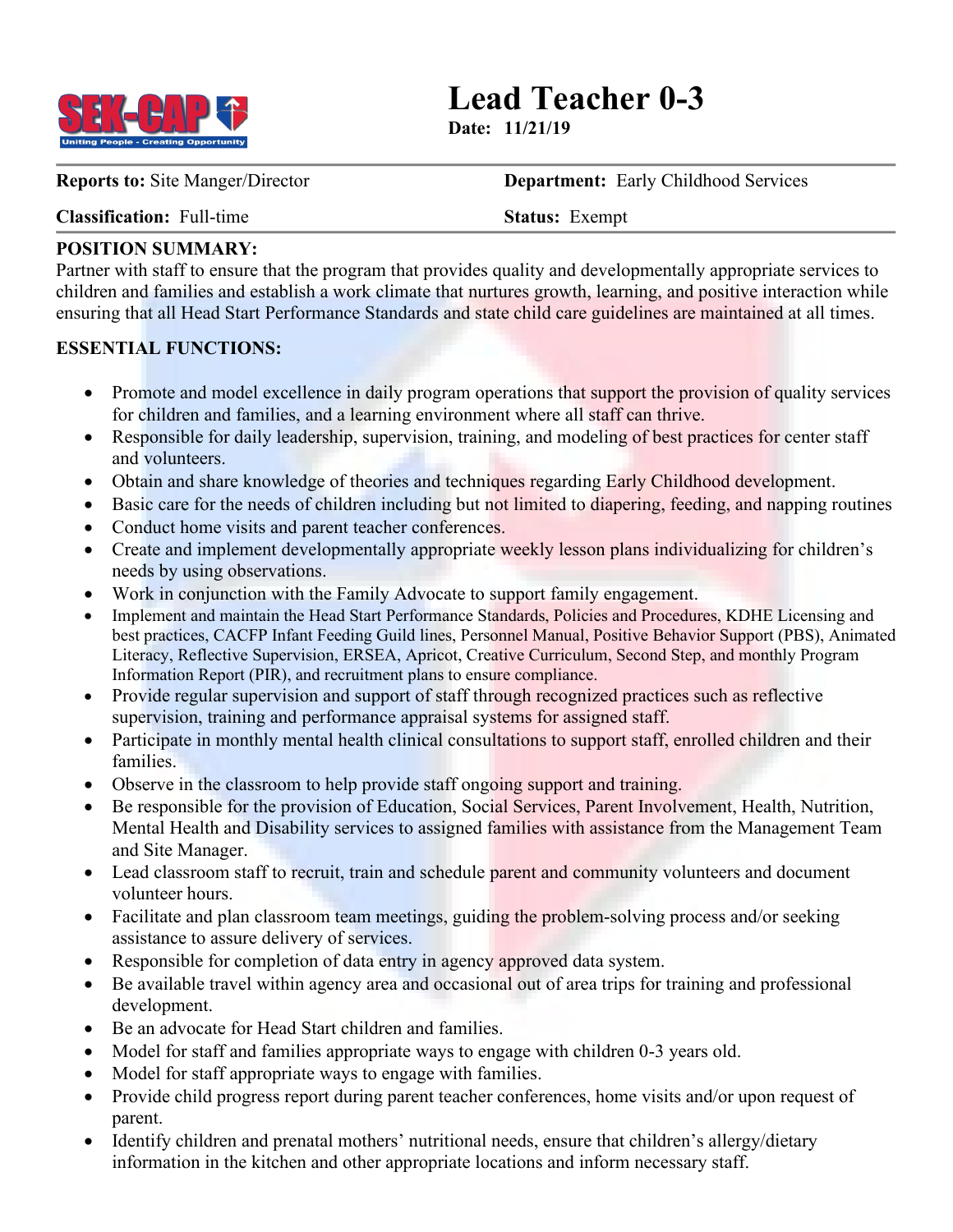- Complete necessary forms and documentation relevant to program and staff management.
- Assess children and help support staff and families to conduct developmental and social emotional screenings.
- Individualize teaching to enable children to attain school readiness and social emotional goals with the assistance of families.
- Ensure parents/primary caregivers are informed of all policies included in the Parent Handbook.
- Develop relationship with education and administrative staff at local schools to ensure smooth transitions to new educational settings for all Head Start children.
- Set up a developmentally appropriate classroom based on Head Start Performance Standards-using Creative Curriculum, and PBS (Positive Behavior Support) and other identified strategies with assistances from Program Manager, Area Manager, and Site Manager as needed.
- Screen and observe the developmental level of each child making appropriate referrals to the local Special Education Services
- Directly supervise assistant teacher and paraprofessional positions.
- Cross train for all center positions
- Be available as first line of communication with classroom staff.
- Complete and submit performance appraisals for staff you will be supervising
- Ability to work unconventional business hours.
- Utilize Positive Behavior Support (PBS) strategies to prevent and reduce challenging behavior.
- Respect and support cultural differences and diverse family structures.
- Maintain dependable, punctual attendance, and adhere to appropriate break times.
- Attend mandatory In-Service trainings and staff meetings.
- Responsibility to report any suspected abuse or neglect to appropriate authority.
- Advocate for SEK-CAP, Inc. in the community.
- Maintain and assure confidentiality and privacy of SEK-CAP customers.
- Uphold and promote the core values and mission statement of SEK-CAP
- Support management decisions both in actions and words.
- Other duties as assigned.

# **KNOWLEDGE AND EXPERIENCE:**

Essential:

- Basic computer and electronic equipment skills
- Basic operation skills of general office equipment such as photocopiers, faxes, and phone systems.
- Superior interpersonal skills. Ability to get along with diverse personalities; tactful, mature, and flexible.
- Ability to meet and deal tactfully with the general public and to communicate effectively and clearly both orally and in writing.
- Resourceful and well organized.
- Ability to establish and maintain positive, effective working relationships with co-workers, community partners, and customers.
- Ability to learn and adapt.

# Desired:

- Proficient knowledge of local community resources.
- Previous supervisory experience.

# **EDUCATION AND QUALIFICATIONS:**

• Prefer a bachelor's degree in Early Childhood or Degree in related field with 15 hours in Early Childhood education, or Associates Degree in Early Childhood Education or degree in related field with 15 hours in Early Childhood. Minimum requirement have or obtain an Infant/ Toddler CDA per the Head Start Act and state licensing.